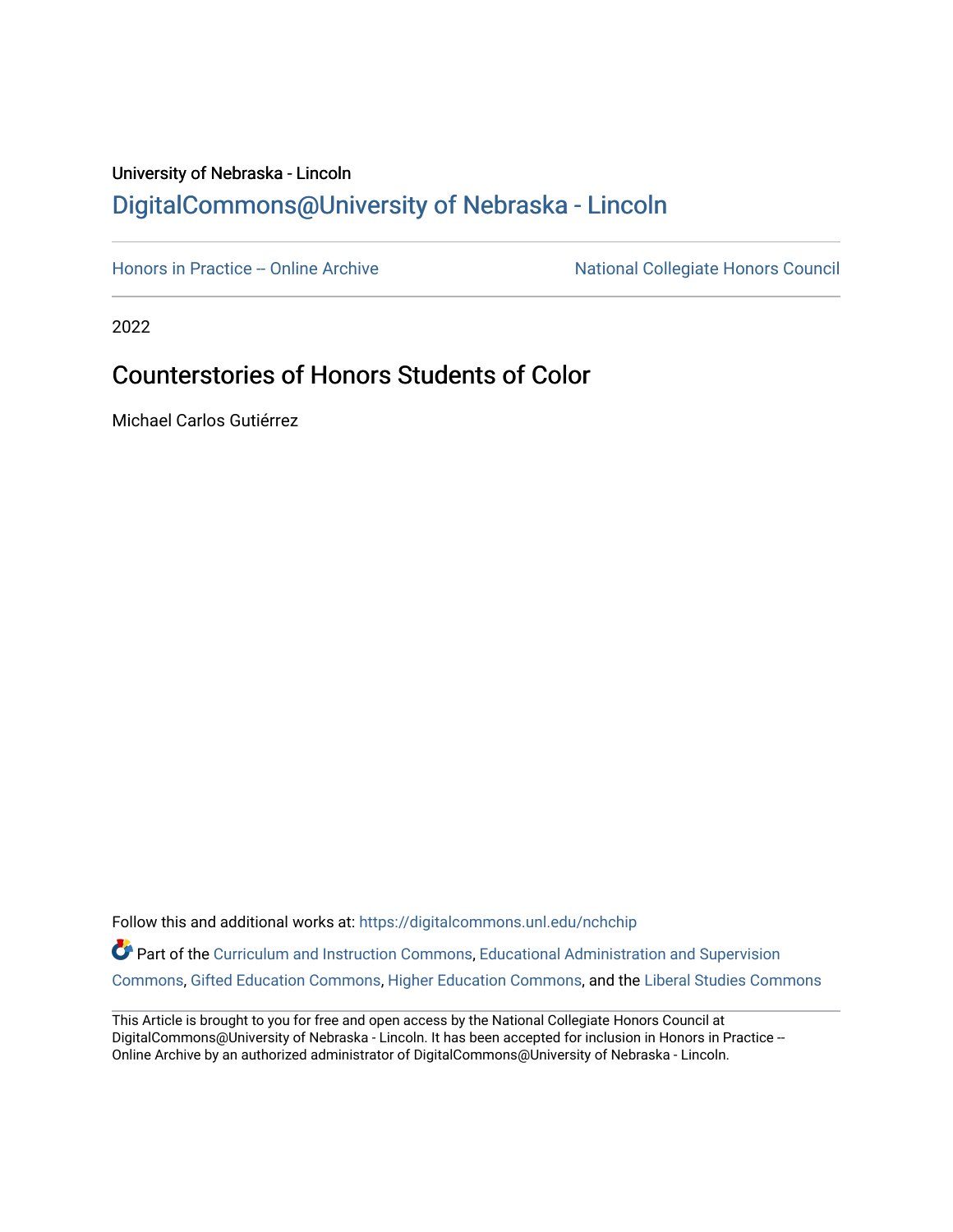# **Counterstories of Honors Students of Color**

#### Michael Carlos Gutiérrez

University of California–Davis

**Abstract:** This study explores the experience of high-achieving students of color in an honors program at a large research university. Qualitative methods involve surveying students ( $n = 39$ ) and interviewing a select group ( $n = 5$ ) in attempts to measure both the frequency and severity of racial microaggression as well as subjective experience relating to diversity and representation in honors. Using critical race theory, a discourse analysis of four broad questions pertaining to pre-entry, entry, continuation, and exit of honors programs suggests that more is needed to foster an honors community that better understands and meets the needs of students' racial, ethnic, cultural, and socioeconomic backgrounds. While several students report nearly withdrawing from honors, citing feelings of racial tokenization, alienation from peers, and impostor phenomenon, the author notes how results elucidate a pressing need for university honors programs to recruit more students from underrepresented backgrounds and provide targeted resources to support honors students and the programs to which they belong.

**Keywords:** diversity in higher education; critical race theory; Racial Microaggressions Scale (RMAS); communities of practice; University of California–Davis (CA)–Honors Program

**Citation:** *Honors in Practice*, 2022, Vol. 18: 9–27

### **introduction**

In recent years, universities have made increasing efforts to promote diver-<br>sity programs and to display to the world that they serve students from a<br>said a gauge of hadrogen de Although displayitaire attacing the sight d  $\blacksquare$  n recent years, universities have made increasing efforts to promote diverwide array of backgrounds. Although diversity is a step in the right direction, there is a difference between an institution intentionally combating structural inequalities that prevent students of color from obtaining equal access and an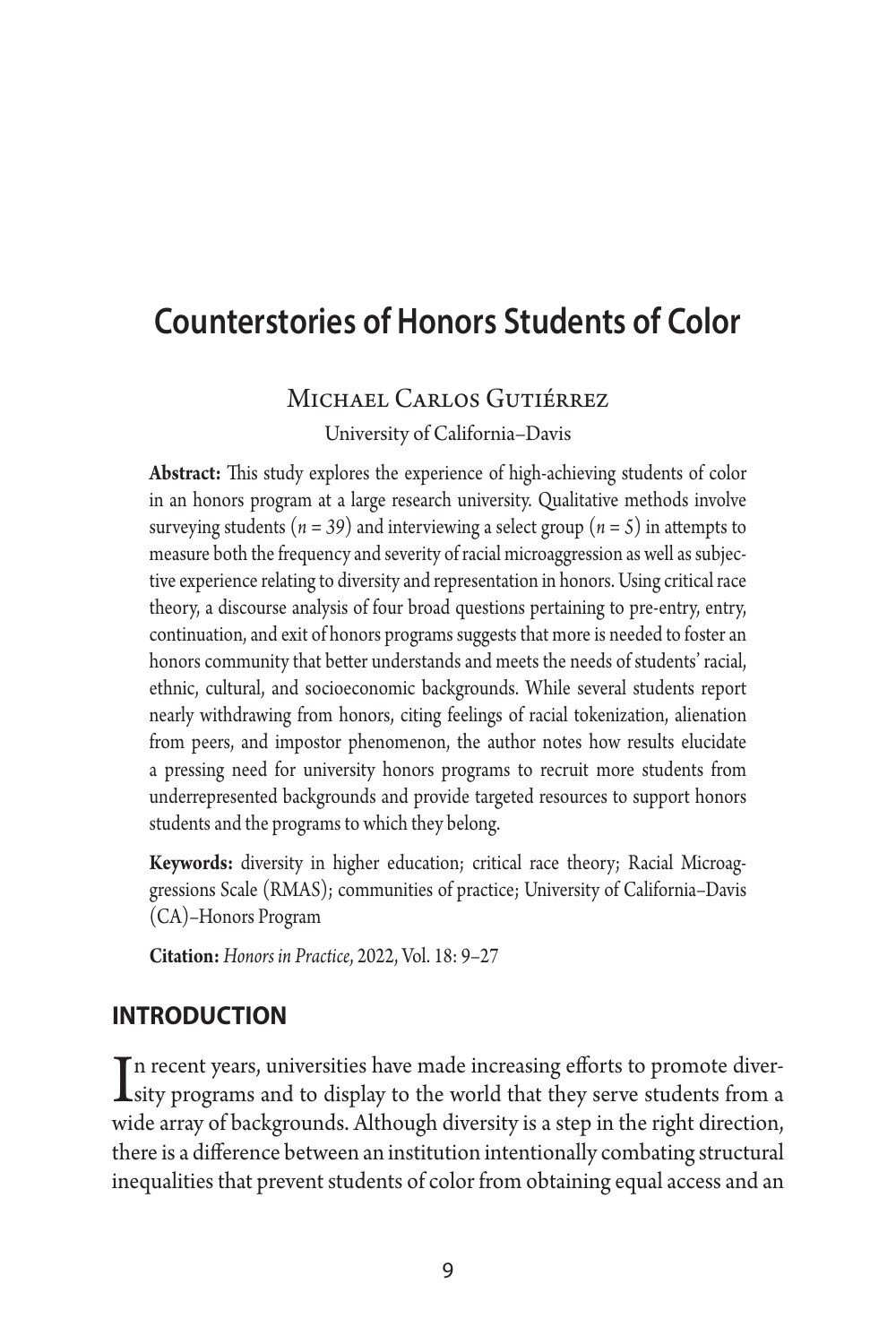institution creating the illusion that it is doing so. Universities must not solely focus on diverse numbers of students but also on the students themselves.

We must not ignore the discrimination that students of color regularly face in education, particularly at predominantly White institutions; diversity in a non-inclusive environment is inauthentic and sure to fade (Martinez-Acosta & Favero, 2018). Our higher education system needs to work hard to serve an increasingly diverse college population by developing academic and social support systems to retain students of color and propel them to graduation.

The present study focuses on the experiences of students of color in higher education, with an emphasis on high-achieving students of color in honors programs. The study examines how these students encounter and cope with discrimination and the extent to which such experiences affect their perceptions of campus climate, inclusion, and overall sense of belonging.

The study expands on the minimal research available on honors students of color, adding valuable qualitative data to broader discussions of diversity, inclusion, and sense of belonging on college campuses. The analysis seeks to answer the following questions:

- 1. What enables honors students of color to succeed academically?
- 2. How does discrimination in the form of microaggressions impact their feelings of belonging on campus?

# **key concepts and definitions**

Key concepts in this analysis include the following:

- *Students of Color* are defined as those who come from historically underrepresented, underprivileged, non-White backgrounds in higher education, including students of Hispanic, Filipino, Indian, and Middle Eastern descent.
- *Diversity* refers to representation of people from a wide array of colors, religions, racial and ethnic backgrounds, socioeconomic statuses, genders and sexual orientations, geographic areas, cultures, languages, and abilities.
- *Microaggressions* are subtle instances of discrimination against members of a racial or ethnic minority.
- *Inclusion* means providing equal access to opportunities and resources for underrepresented groups, primarily People of Color.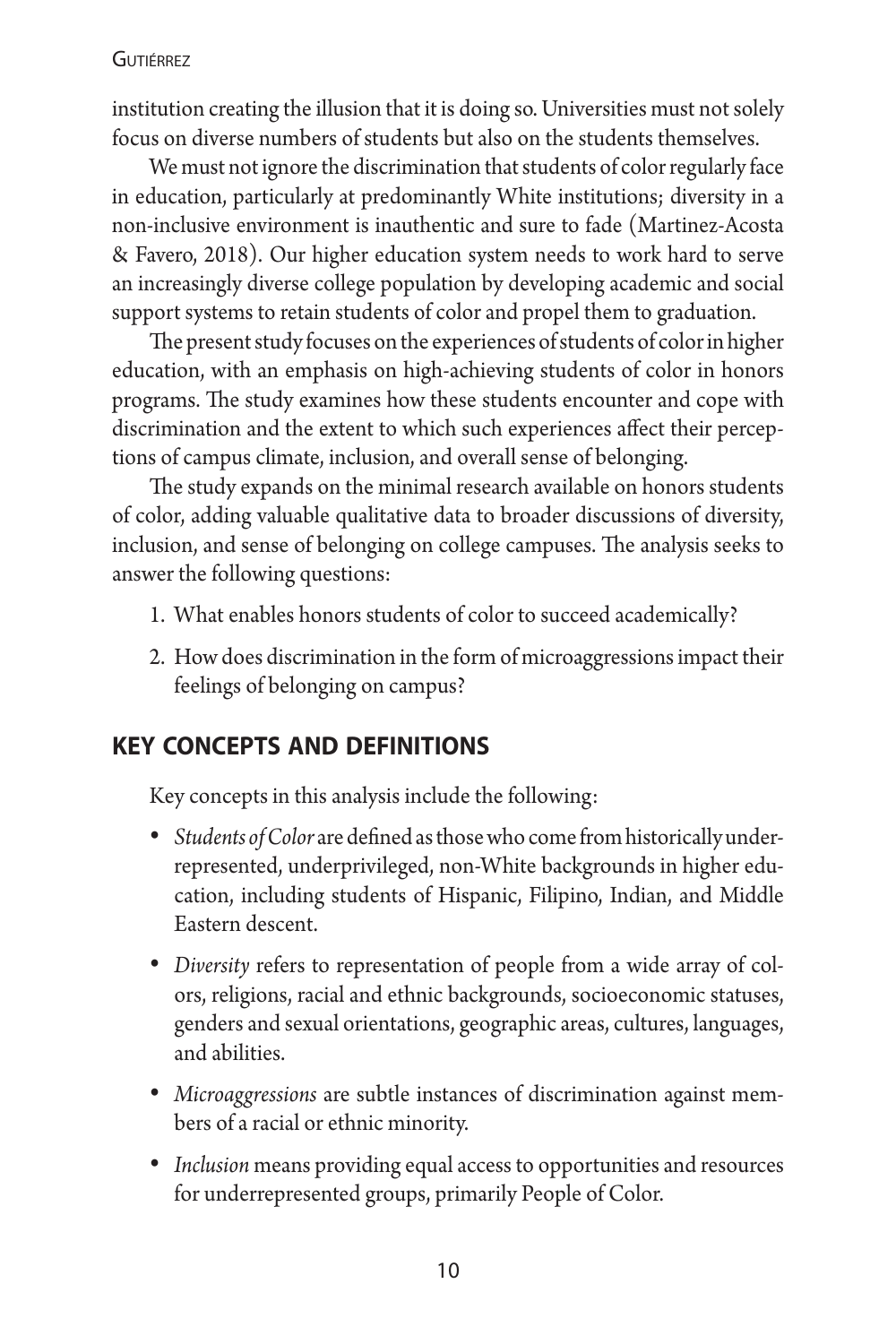• *Sense of belonging*is a human need to feel connected with and accepted by others.

# **literature review**

## **Topics**

A review of the relevant literature reveals four main topics: 1) highachieving honors students, particularly those of color, 2) discrimination in the form of microaggressions, 3) student perceptions of campus climate and inclusion, and 4) overall sense of belonging.

#### *Honors Students of Color*

Most honors programs within institutions of higher education are predominantly White (Badenhausen, 2018; Cognard-Black & Spisak, 2019). Thus, the negative experiences of honors students of color, which may run contrary to the dominant narrative, are often overlooked or brushed aside, resulting in a gap in attention toward the needs of this population. It is no coincidence that there is very little research that documents the experiences of students of color in honors programs.

In a rare examination of students of color in the honors college at Bowling Green State University, Pritchett (2018) found that the few students of color enrolled did not feel at home nor supported during their time in the honors college. Students also reported seeing the need for increased diversity not only in the student body but also in the faculty. In another study, Hébert (2018) examined the experiences of ten high-achieving first-generation college students from low-income backgrounds. The study found a parallel between the academic success of the students and their exposure to both rigor and relationships throughout their academic careers. In other words, having an academically rigorous high school experience with emotionally supportive teachers was equally as important as forming relationships and engaging intellectually with mentors and other supportive adults on their college campuses; both were key in allowing these students, the majority of whom were students of color, to develop the resilience they needed to be successful and high achieving.

#### *Discrimination in the Form of Microaggressions*

Manifesting in both blatant and covert forms, discrimination in college is an issue that students of color are all too familiar with (Williams, 2019).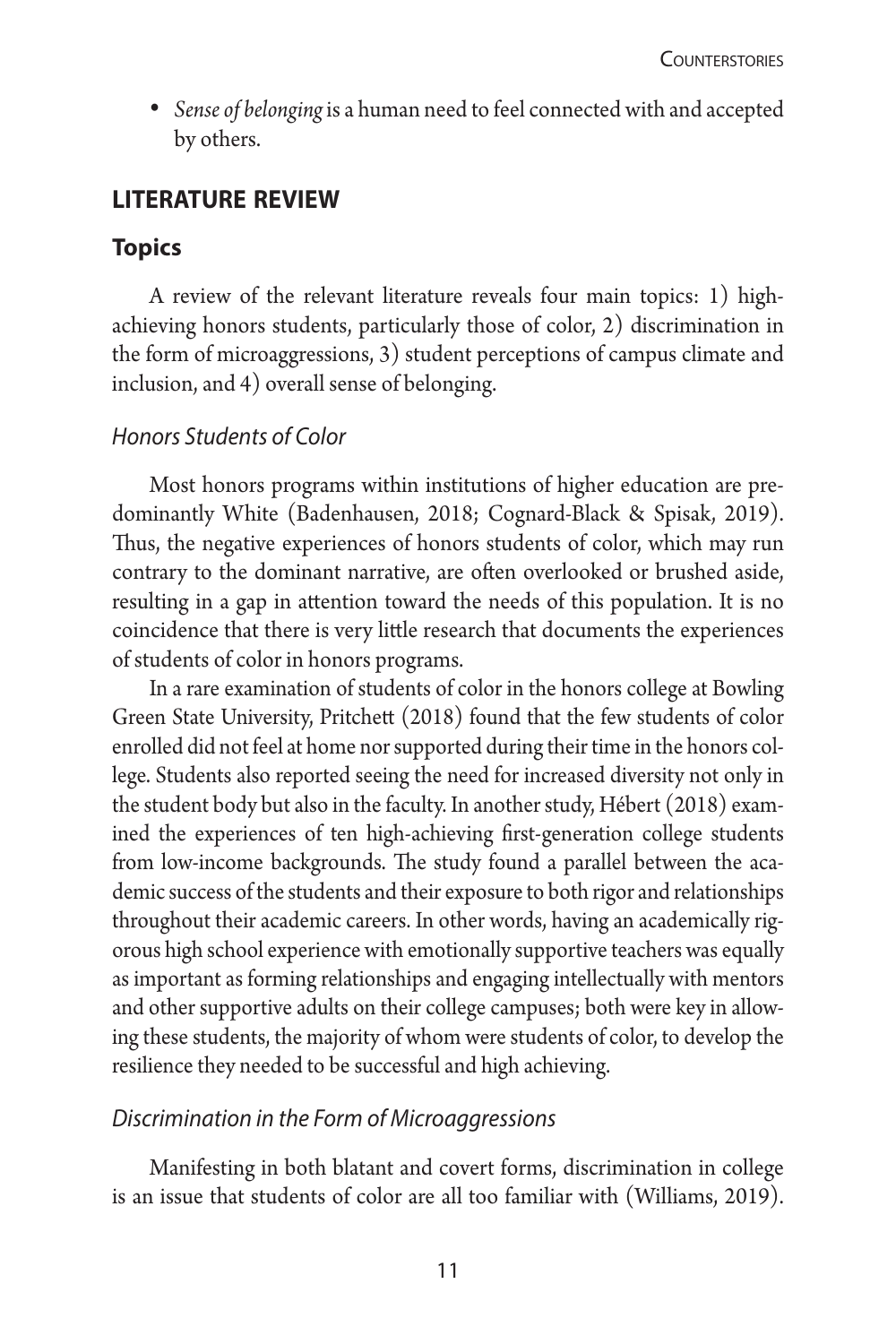Microaggressions are subtle, often unconscious or unintentional "mini assaults" of discrimination (Wong et al., 2014); they are "layered" in that they attack a person's race, gender, class, sexuality, language, immigration status, phenotype, accent, or surname (Franklin, 2019; Pérez Huber & Solórzano, 2015). Microaggressions are a subset of discrimination that shed light on the experiences that students of color face every day.

It has been established that microaggressions have a significant impact on People of Color (Wong et al., 2014). Not only can they exhaust students and make them feel "personally diminished" (Solórzano et al., 2000), but they may also represent both health and mental health risks to students of color (Williams, 2020), in whom they have been correlated with anxiety and alcohol-related consequences (Blume et al., 2012). Given that microaggressions have the potential to impact students' sense of belonging and academic performance (Parsons, 2017), it is important to examine what types of coping strategies college students of color implement to deal with racial microaggressions, many of which are daily occurrences.

After investigating experiences with racial microaggressions among Mexican and African American students, Franklin (2019) found that the most common coping strategies included accepting that microaggressions occur and receiving emotional support from others. When looking more closely at African American students, Franklin determined that religion, spirituality, and emotional support were frequently reported coping strategies whereas, for Mexican Americans, focusing on work or other activities was more often reported along with receiving comfort from others. Another study reported that students of color at a predominantly White college used a strong network of social support, became resilient and self-sufficient, and on occasion used detachment and self-selected isolation as coping strategies for race-related stress (Maina et al., 2011).

In a survey of over 300 Mexican American college students, findings indicated that racial discrimination was negatively correlated with student well-being (Villegas-Gold & Yoo, 2014). Students who coped with instances of racial discrimination by disengaging via self-criticism, wishful thinking, and social withdrawal were negatively affected when it came to their subjective well-being. Moreover, a study examining multiracial college students' experiences with racial microaggressions illustrated that educating others about multiracial issues, using support networks, embracing fluidity of multiracial identity, and avoiding confrontation with sources of prejudice and discrimination were all coping strategies (Museus et al., 2015).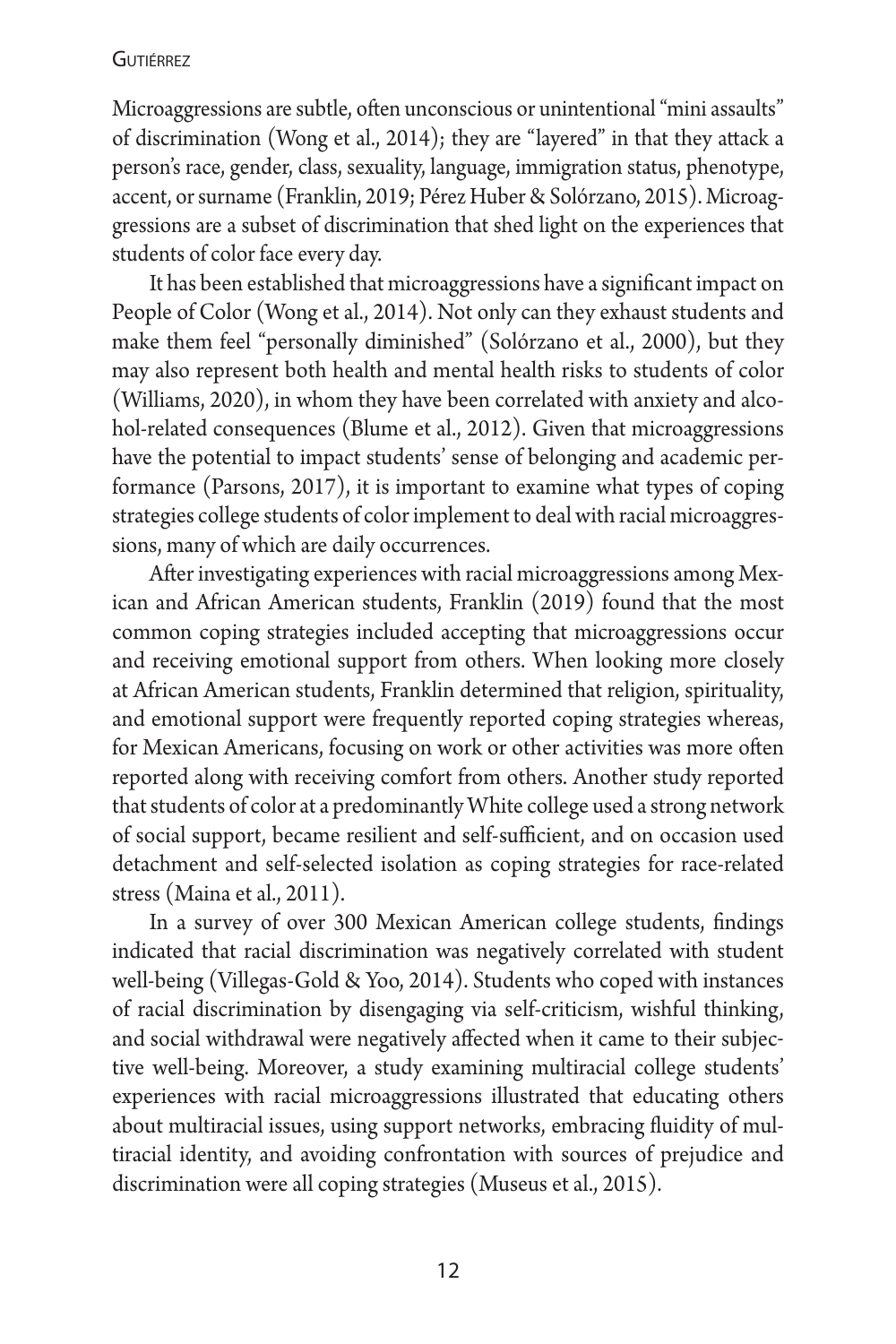# *Student Perceptions of Campus Climate and Inclusion*

Experiences with microaggressions can predict perceptions of campus climate and culture among students of color and are directly tied to a sense of belonging. The historical roots of a campus are a significant factor since college campus histories marked by exclusion may leave remnants of a past that tell certain students that they do not belong. The aspects of campus climate relevant to diversity include

- 1. an institution's historical legacy of inclusion or exclusion of various racial/ethnic groups,
- 2. the campus's composition of diverse groups of students,
- 3. the psychological climate of perceptions and attitudes between and among groups, and
- 4. the behavioral climate characterized by intergroup relations on campus. (Hurtado et al., 1998)

In a study of over 4,000 Latinx undergraduates from the University of California, Franco and Kim (2018) documented that negative campus climate for racial/ethnic diversity was the most frequently identified campus climate type and that negatively perceived campus climates significantly impacted students' college GPA. Students of color have reported that negative views of campus climate often stem from racial microaggressions from White peers and faculty (Cuellar & Johnson-Ahorlu, 2020; Solórzano et al., 2000; Yosso et al., 2009). Racially insensitive campus climates can create feelings of exclusion and alienation among students of color, leading them to feel unwelcome on college campuses and experience negative academic effects (Harper & Hurtado, 2007).

# *Overall Sense of Belonging*

Students of color in honors programs are very often underrepresented (Badenhausen, 2018; Cognard-Black & Spisak, 2019), leading to a diminished sense of belonging (Hussain & Jones, 2019). Previous studies have shown that students of color feel less strongly that they belong in their educational programs than their White counterparts (Hurtado & Carter, 1997; Johnson et al., 2007), and feelings of not belonging remain a leading cause for students of color dropping out of school ( Just, 1999; Swail et al., 2003; Zea et al., 1997).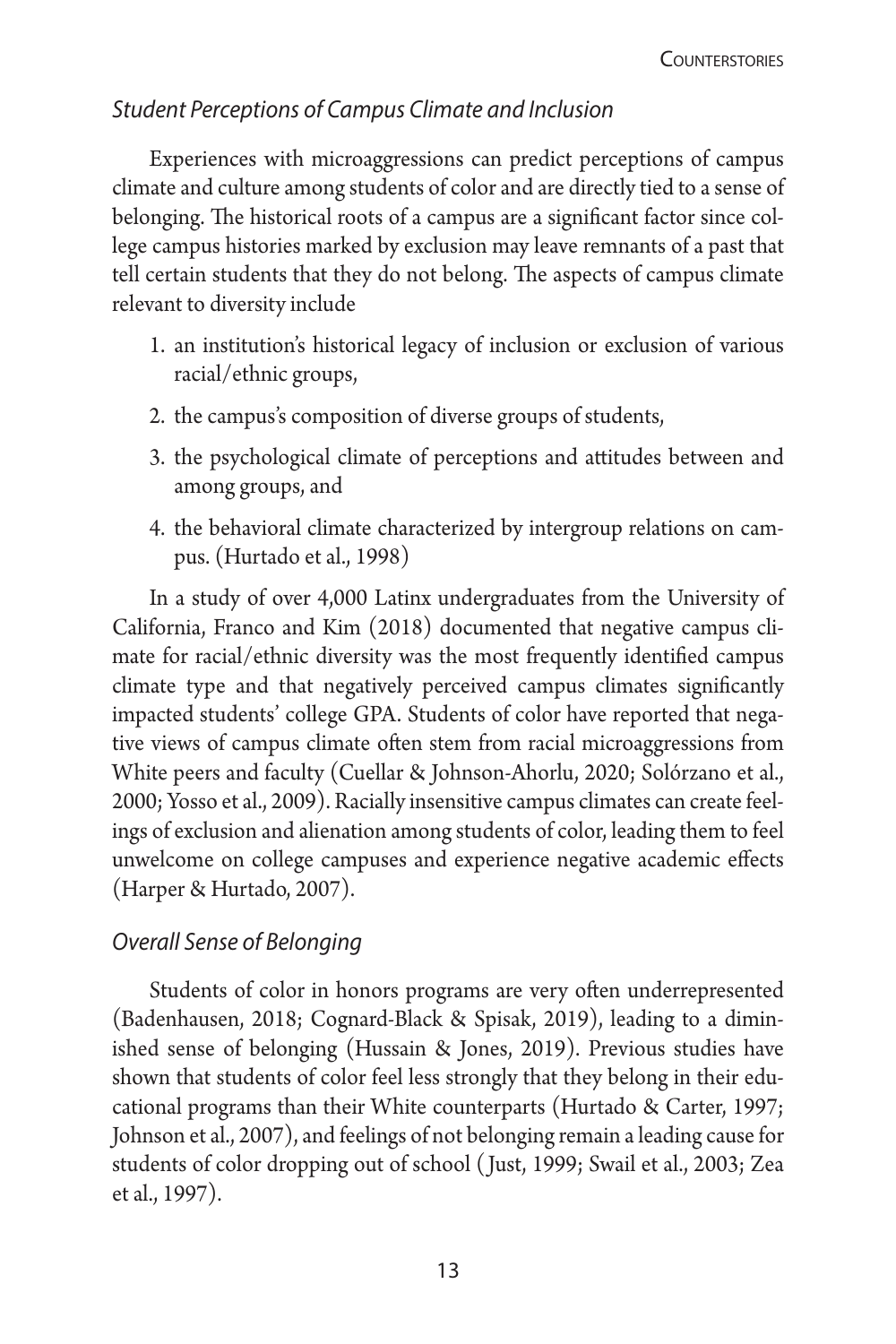Hussain and Jones (2019) found that more diverse peer interactions and positive perceptions of an institution's commitment to diversity protect against the negative effects of discrimination on the sense of belonging of students of color at PWIs. Moreover, Means and Pyne (2017) determined that institutional support structures that enhanced students' sense of belonging included need-based scholarship programs, social identity-based student organizations, community-building within residence halls, supportive faculty, academic support services, and high-impact educational practices, such as study abroad.

Universities that actively acknowledge the diverse experiences, voices, and histories of all students demonstrate that they are trying to create spaces where all students feel that they matter.

### **theory and methods**

The present study adopted Critical Race Theory (CRT) as a primary perspective. As it pertains to higher education, CRT is a framework that seeks to identify, analyze, and transform those structural and cultural aspects of education that maintain subordinate and dominant racial positions in and out of schools (Ledesma & Calderón, 2015; Solórzano & Yosso, 2002). In addition to empowering students of color to combat systemic racism, CRT allows for analysis of racial microaggressions (Solórzano et al., 2000) perpetuated by institutionalized racism and guided by white supremacist ideologies that justify the superiority of a dominant group over non-dominant groups, or Whites over People of Color (Pérez Huber & Solórzano, 2015; Solórzano, 1998).

This study targeted fourth-year students of color in the honors program at a large research university in the Western United States. The methodology included the qualitative measures of surveying and interviewing its subjects. Students were first administered a survey inspired by the Racial Microaggressions Scale (RMAS) (Torres-Harding et al., 2012). The survey consisted of thirty-eight questions and aimed to measure both the frequency and severity of experiences of racial microaggressions on a four-point Likert-type scale.

Some questions included asking participants whether they had been treated like second-class citizens, felt invisible, and been the only person of their racial background in their classes. Three questions were added to the RMAS with respect to being an honors student: 1) There are few people who look like me in honors, 2) I have felt racially tokenized as an honors student, and 3) People are surprised when they hear I am in honors. Interviewees were selected based on their responses to the RMAS, which was used to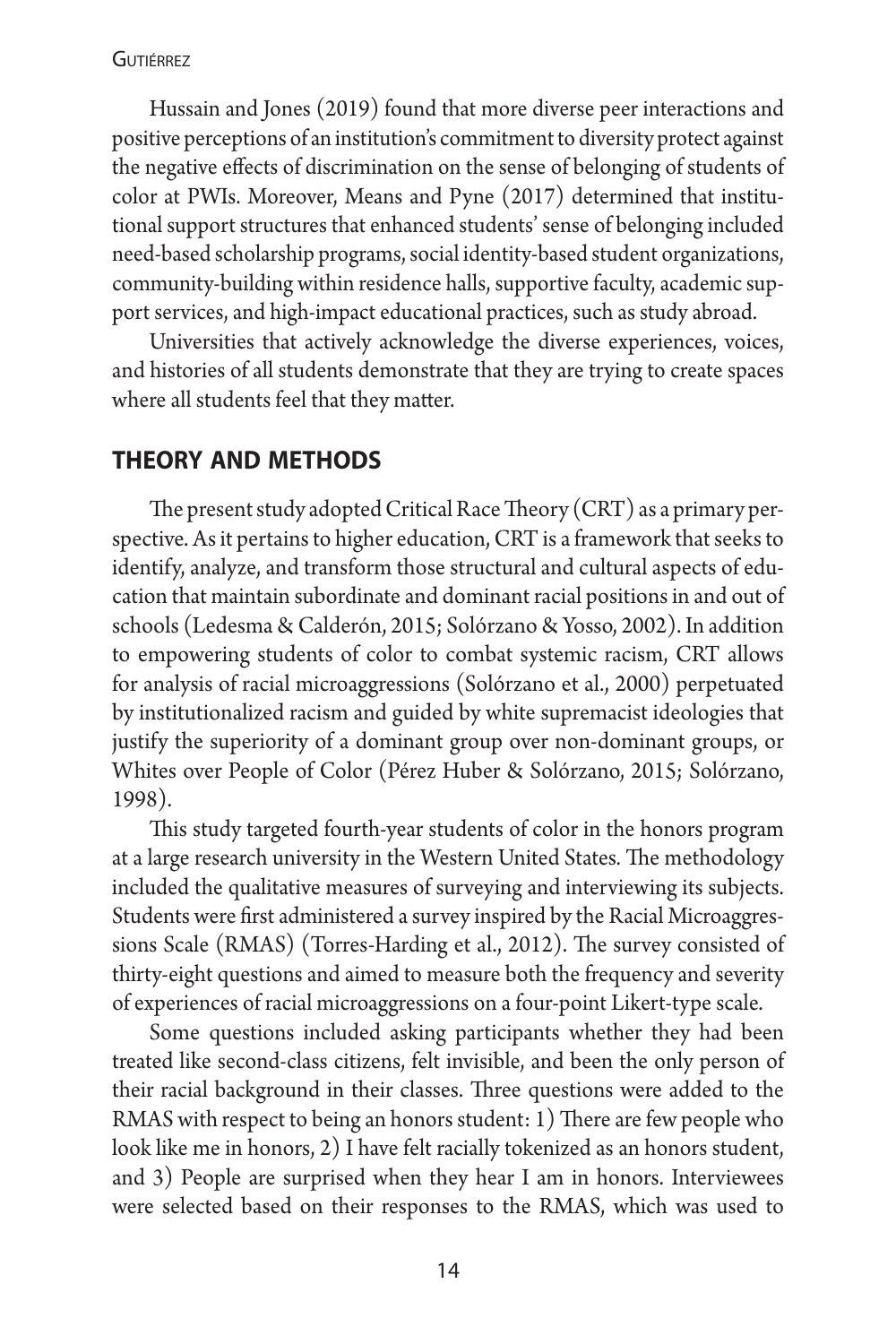gather qualitative data. During interviews, participants were asked four broad questions (with follow-ups) pertaining to honors program pre-entry, entry, continuation, and exit. Interview questions aimed to evaluate the program as well as students' experiences with microaggressions and sense of belonging.

While the study was initially submitted for IRB review, it was ultimately determined that IRB review was not required due to the relatively small size and scope of the research.

# **data analysis**

This section consists of qualitative data gathered from five hour-long interviews with students of color in honors.

### **Interview 1**

#### *Rosa, a Second-Generation Honors Student of Hispanic Descent*

When offered a spot in the university honors program, Rosa initially questioned if she was smart enough to be an honors student. She had reservations about the honors dorm and questioned the program's motives for inviting her. Was she merely checking off a diversity box as a student of Hispanic descent? Having come from a high school consisting of 70% international students primarily from East Asia, Rosa had become accustomed to not feeling represented in school; she viewed any increase in diversity as an improvement to being one of only a handful of students of Hispanic descent. When initially invited to the honors program, Rosa was wary of its academic rigor, wondering whether it was a mistake she was chosen and whether she would fit in. She also had concerns about the potential financial burden of the program. Ultimately, Rosa was convinced to join the honors program after positive experiences on decision day and during summer orientation, including an overnight visit at the honors dorm.

In reflecting on the positive aspects of the honors program over the last four years, Rosa shared her love of honors classes, her appreciation for the honors community and advisors, and the personal connections she built with peers. Challenges she outlined included a lack of flexibility in program requirements as well as the stress involved in completing the senior project. Although she described not being able to imagine her transition to college without the support of the honors community, Rosa made it clear that more representation would have been better. She found it bothersome that there were so few people who looked like her in honors.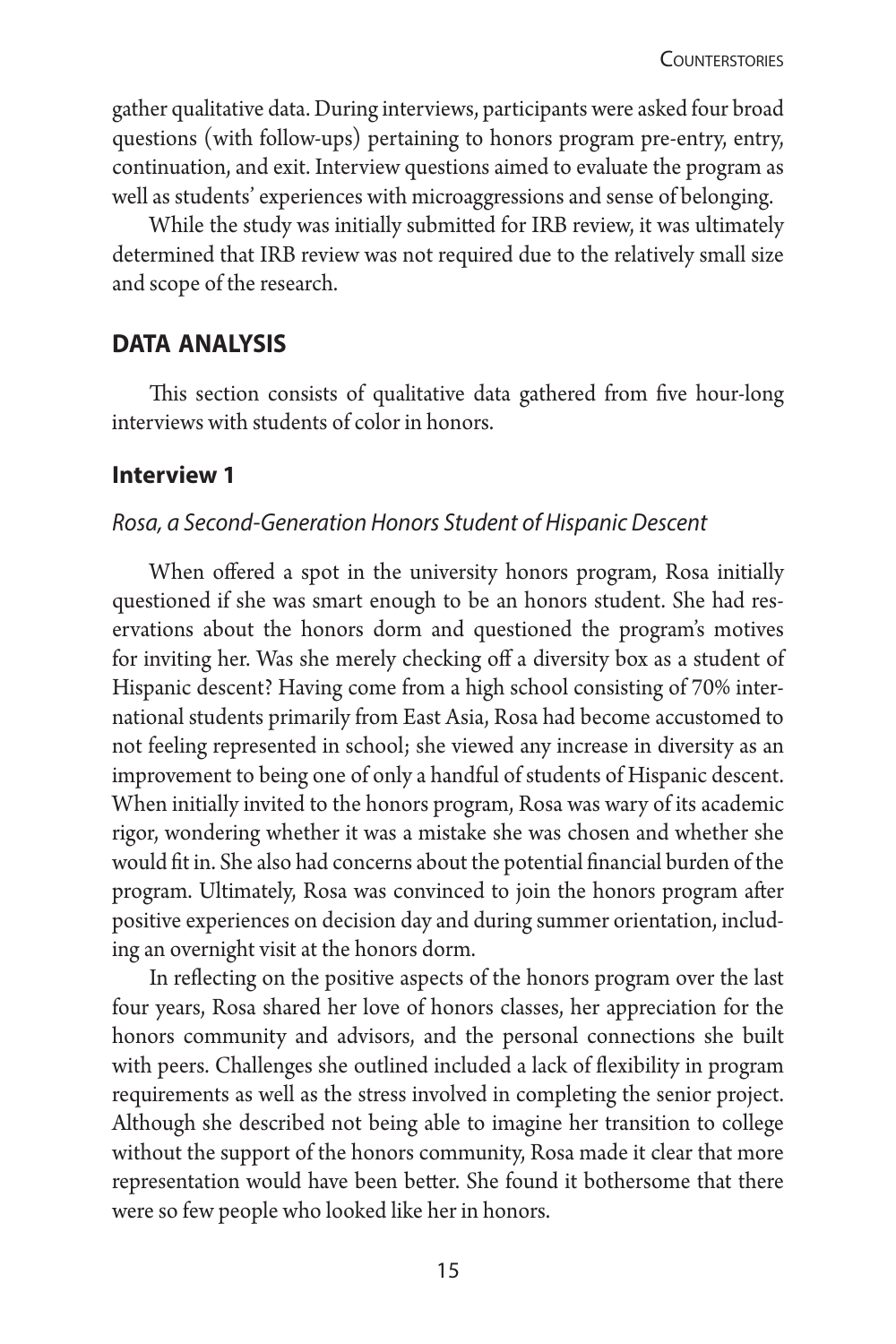While Rosa did not personally experience discrimination in honors and believed that microaggressions were reduced relative to the overall campus, she shared that a few of her friends were subject to microaggressions during honors orientation. In addition, Rosa reiterated feelings of racial tokenization when first invited to join the honors program, questioning whether her invitation was rooted in filling its diversity quota. While she enjoyed most of her selected honors courses, many of which were taught by female professors of color, Rosa observed that some fields seemed underrepresented, especially among those pertaining to her field of study. She did question if joining the honors program was the right decision early on due to uncertainties about some of the requirements as well as perceptions about its focus on STEM, and Rosa still to this day questions whether she belongs. She described feeling intimidated by others and doubting herself and her own achievements, detailing that people are often surprised to hear that she is in honors.

Toward the end of the interview, Rosa shared that she has had an unspoken motivation to prove herself for her community and her entire culture as a person of Mexican descent, describing an "added pressure" to succeed, and that if she succumbs to failure, she will be perpetuating negative stereotypes about her people. This worry was one of the contributing factors for her to persevere throughout the honors program, working hard for herself, her family, and her people. She closed by sharing that she is saddened by her constant need to prove others wrong.

#### **Interview 2**

#### *Fatima, a First-Generation Honors Student of Middle Eastern Descent*

Fatima was initially a little skeptical about her acceptance into the honors program at her university because she had heard stories of others being accepted simply because they were People of Color. She questioned whether the university wanted her because of what she had to offer or simply for diversity purposes, and she was hesitant to accept her offer of admission. She worried that her offer was a mistake and did not understand why she stood out from the rest of the pack, feeling unprepared and out of place, as though she would not be good enough nor have much to offer the honors community. She shared that her high school did not have SAT prep and described feeling left out when honors students would compare scores, noting that she often had the lowest score. Fatima was concerned about the lack of diversity, and once she joined the honors program, she realized that she knew few people from her same area and Middle Eastern background.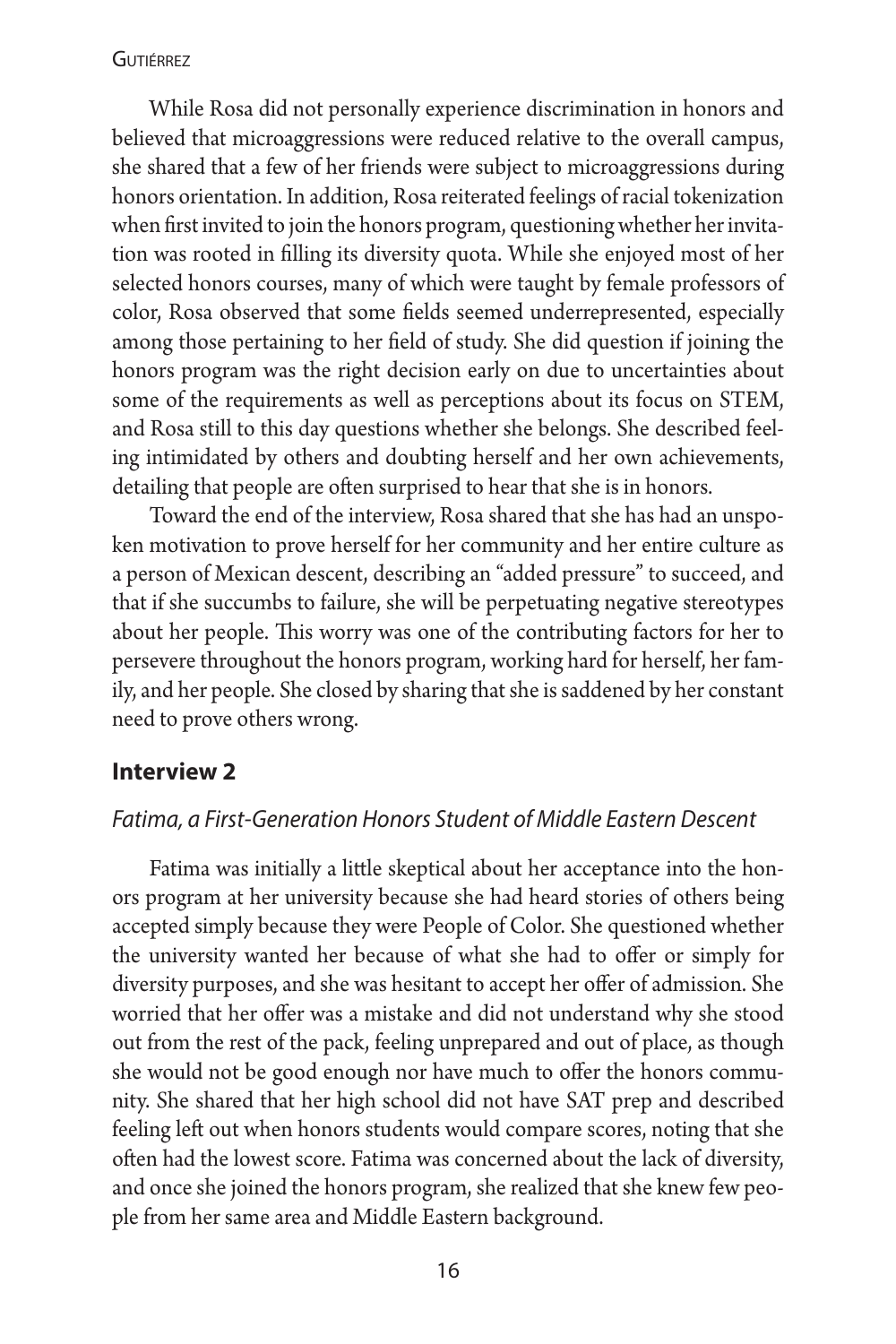Fatima's positive honors orientation experience was what finally convinced her to join despite her initial apprehension. She described the financial stress of being a first-generation student as challenging and felt that things she worried about did not even cross the minds of her higher-income, more privileged peers. She recalled that in her second year in the honors dorm, the only Black person on the entire floor ended up leaving due to feeling unwelcome, out of place, and not forming any connections with peers. Despite the lack of diversity, Fatima had a positive experience with her roommates, who were from similar low-income backgrounds, and formed long-lasting bonds. While she found honors advising accessible, Fatima had trouble finding honors classes that she wanted to take, as there were not many honors-approved courses in her non-STEM field. Fatima attributed her staying in the honors program for the full four years to her own internal drive to succeed.

When reflecting on her four years as an honors student, Fatima described that had she not been in honors, she likely would have not felt "special," would have found it more difficult to receive guidance or develop a motivation to do well and would not have formed nearly as many connections with professors and peers. While she enjoyed honors social events and was impressed by the small class sizes, Fatima described the honors environment as exclusive rather than inclusive. She did not encounter many people of Middle Eastern descent and felt that the honors program had taken pity on her and admitted her as a token member of an underrepresented group. Fatima agreed that more representation within honors was needed and that she would have loved to be part of a small community that felt balanced in terms of demographics.

Although she believed microaggressive experiences to be less common in honors relative to the overall campus, Fatima did have such experiences in honors, sharing an uncomfortable instance when an upper-class White honors student told her to give up the career she was pursuing. Fatima confessed that she will always wonder why she was chosen to be in honors. She often felt that people looked down on her for her racial and low-income background, feeling as though people developed negative preconceptions about her before they knew her as a person. Fatima described feeling ashamed of her background, frequently trying to hide parts of herself and blend into the crowd to better form connections and relate to people in honors, forcing an inauthentic image onto herself and portraying herself in a different light to feel accepted by the honors community. She described feeling intimidated by other honors students, often comparing herself to others and feeling that although she may have been one of the top students at her high school, she would likely have been at the bottom of someone else's. Fatima said that people are surprised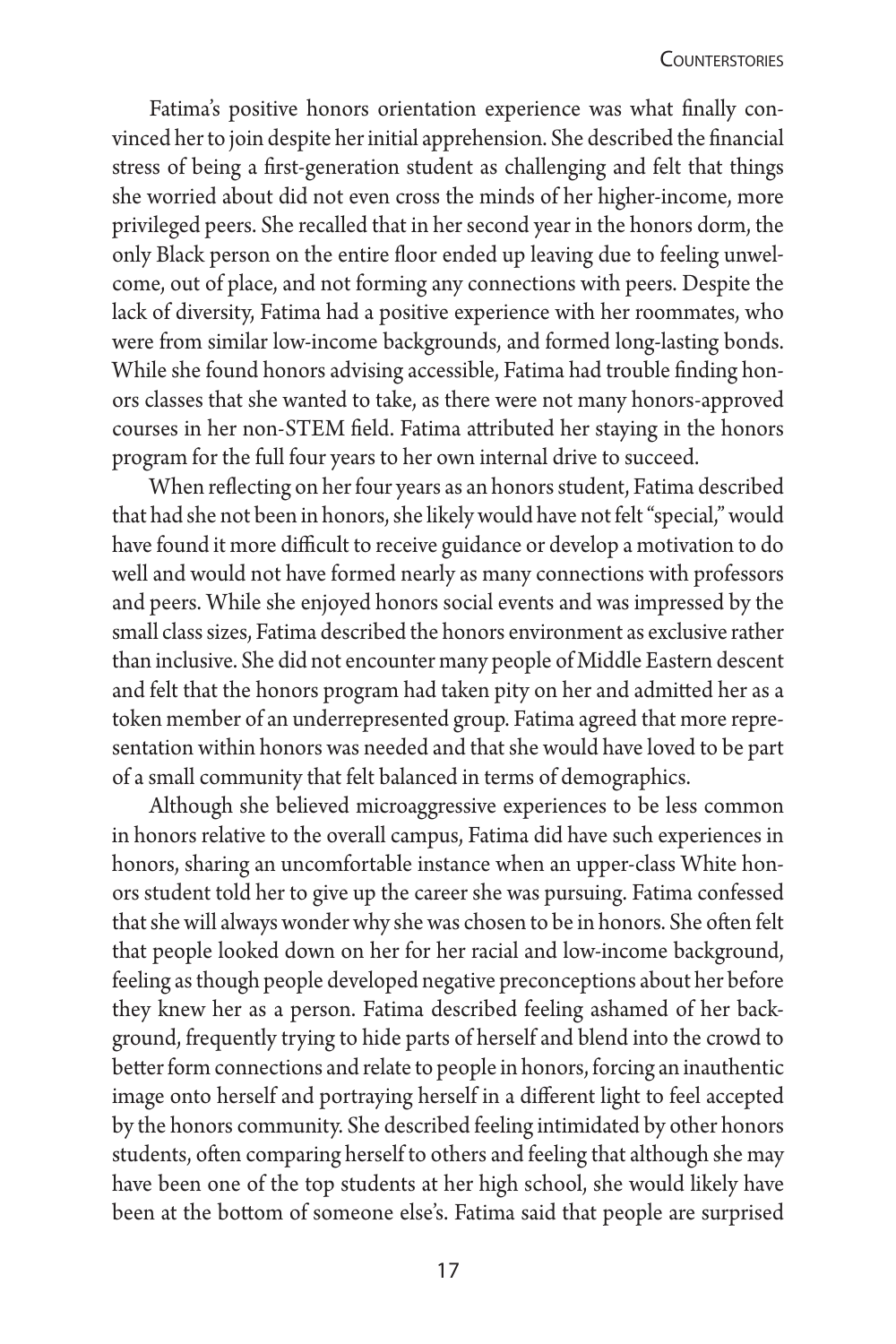when they hear she is in honors, often asking her how she was admitted. She shared that she generally responds by saying that she does not know. Despite initially questioning whether honors was the right fit for her (and almost leaving the program after her second year), Fatima later came to terms with the fact that she received so many opportunities as an honors student that would otherwise have not been available to her and was thankful for all the support she received from her honors advisors.

# **Interview 3**

# *Vinay, a Second-Generation Honors Student of Indian Descent*

Vinay was very excited when he was first invited to join his university's honors program. His only apprehension was the honors dorm, wondering if he would fit into a community consisting solely of honors students. Lack of diversity was not a topic of concern as he had grown accustomed to being one of the few students of color in predominantly White middle and high schools. When asked to elaborate, Vinay clarified that while a lack of diversity was something he noticed, it was not something that worried him. The honors overnight was what swayed Vinay to join the honors program because he connected well with the host students and did not feel intimidated by the academic rigor of honors. Transitioning to his university was a challenge, but it was helpful to live with others his age who shared similar interests, and the honors social activities facilitated meeting other people. Vinay felt that he had found a community in the honors dorm and was able to form lasting connections with peers.

Throughout his four years in honors, he mentioned that the only truly challenging part of being an honors student was having to complete the senior project. Had he not been in honors, Vinay would have had greater difficulties finding a friend group and sense of community within the context of his university. He noted that being an honors student provided him with a small college feel on a large college campus, appreciating the small class sizes within honors. Vinay described the honors learning environment as both supportive and challenging; it fostered a sense of community while pushing him to achieve his academic limits and to take advantage of opportunities. He described the honors program as welcoming and inclusive, neither experiencing discrimination in honors nor knowing of anyone in honors who experienced discrimination. Vinay also believed that microaggressive experiences of discrimination were lessened in honors compared to the overall campus. Although he did not know anyone who looked like him as a person of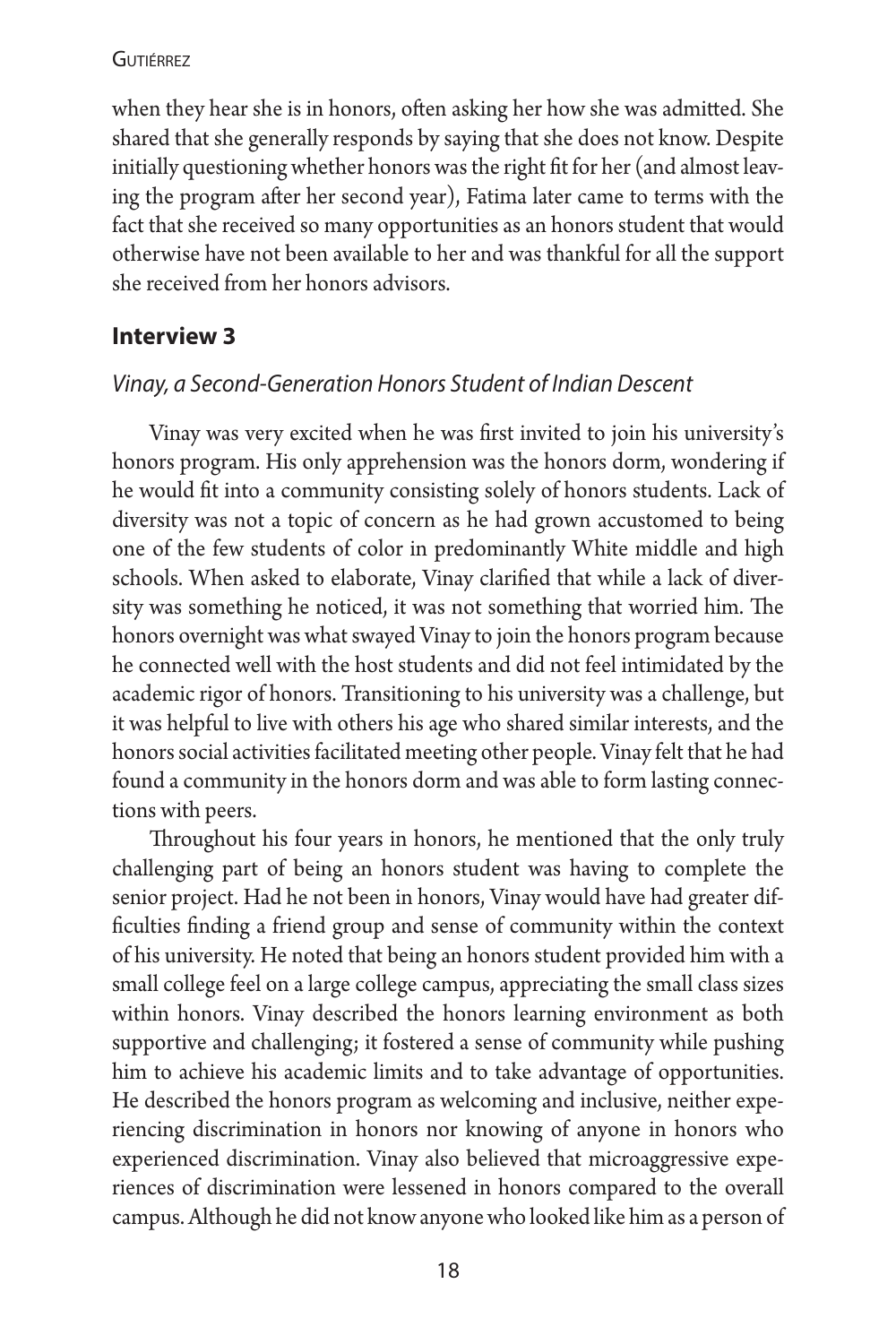Indian descent in honors, he did not find this bothersome given that he grew up in a predominantly White neighborhood and did not have any friends of Indian descent in middle and high school. In addition, Vinay did not identify any experiences of racial tokenization as an honors student, nor did he ever feel as though people were surprised that he was in honors.

When reflecting on his four years as an honors student, Vinay did not question whether honors was the right fit for him, having found a community of like-minded people. Nonetheless, he claimed that seeing more representation of people who looked like him would have enhanced his experience in honors and made the honors environment even more welcoming and inclusive.

#### **Interview 4**

#### *Eddy, a Second-Generation Honors Student of Filipino Descent*

Eddy came from a very diverse high school background and had some initial hesitations regarding diversity when he was first invited to join his university's honors program. He wondered about the ethnic composition because he preferred diversity and did not want to be labeled a tokenized member of a minority group. Despite his initial hesitations, Eddy decided to join the honors program with the mindset of taking advantage of the opportunity and having the option to leave if it was not the right fit. Eddy found the honors requirements to be challenging but not unnecessary, and he outlined numerous helpful opportunities made available to him as an honors student.

When he moved into the honors dorm, Eddy recognized that the honors student composition could have been a lot more diverse but was still able to find a sense of community, noting that joining the honors program was one of the best decisions he had ever made. Eddy shared that he experienced an academically difficult transition to being in honors, yet he was able to benefit from the social connections he formed as an honors student, bonding with peers and connecting with fellow like-minded and well-rounded students. When meeting other honors students, Eddy experienced a sense of impostor syndrome, at times questioning whether he fit in both academically and intellectually, but he also recognized that being surrounded by intelligent people could help him reach his full potential. Eddy claimed that had he not been in honors, he would not have enjoyed his college experience quite as much nor would he have been able to take advantage of a multitude of opportunities.

When prompted to reflect on his four years in honors, Eddy noted that while he did not often consciously think about honors demographics, he did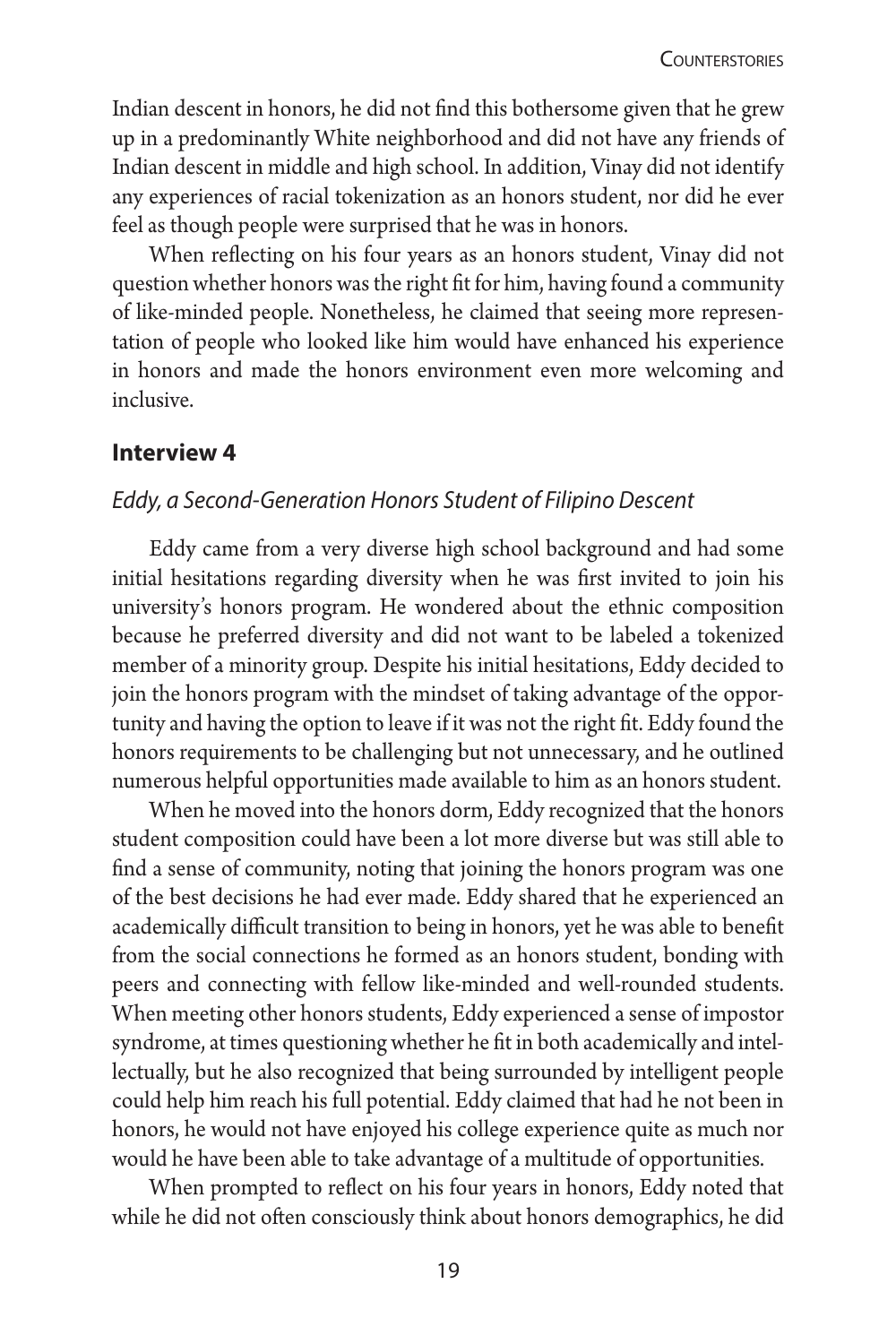recognize that the honors program could have been a lot more diverse. While he could name a few fellow Filipino people, he could not name a single Black person in honors. In retrospect, Eddy viewed the honors environment as academically enhancing and full of opportunities, saying that feelings of welcomeness and inclusivity improved over his four years as an honors student. He experienced neither discrimination nor racial tokenization in honors (believing microaggressions to be less common in honors than in the overall campus) and did not encounter people who were surprised he was an honors student. Eddy acknowledged multiple times that the honors program could have done a much better job at increasing diversity, going so far as to say that had Filipino culture been represented more, he would have felt a stronger sense of belonging and less sense of impostor syndrome. Eddy never questioned whether honors was the right fit for him, having appreciated the role of the honors program in creating a positive student culture, allowing for strong connections with staff, facilitating extracurricular opportunities, and opening doors after graduation. As a second-generation college student, Eddy benefited greatly from familial support, particularly from parents who encouraged him to take advantage of every opportunity as an honors student.

# **Interview 5**

# *Ananya, a First-Generation Honors Student of Indian Descent*

Ananya chose to attend her university because of the honors program and the opportunities it seemed to provide, including the sense of community and small class sizes. She came from a small town that was very diverse and claims that she was not initially concerned about diversity as an honors student because she simply did not have the language for it. Ananya did not feel that it was a mistake she was chosen for the honors program, noting that she was proud of her accomplishments and did not doubt her abilities. She said, though, that her impostor syndrome arrived after being admitted to the university, particularly while observing how different she felt when compared to other students. Ananya was excited to join the honors program based on the numerous opportunities it seemed to offer.

During her first few months as an honors student, she tried to form connections with peers but was unable to locate a sense of community given the lack of diversity in the program. Not only did she find that there were a lot of White students who did not make it a point to welcome others into their groups but also that there was very little socioeconomic diversity; her financial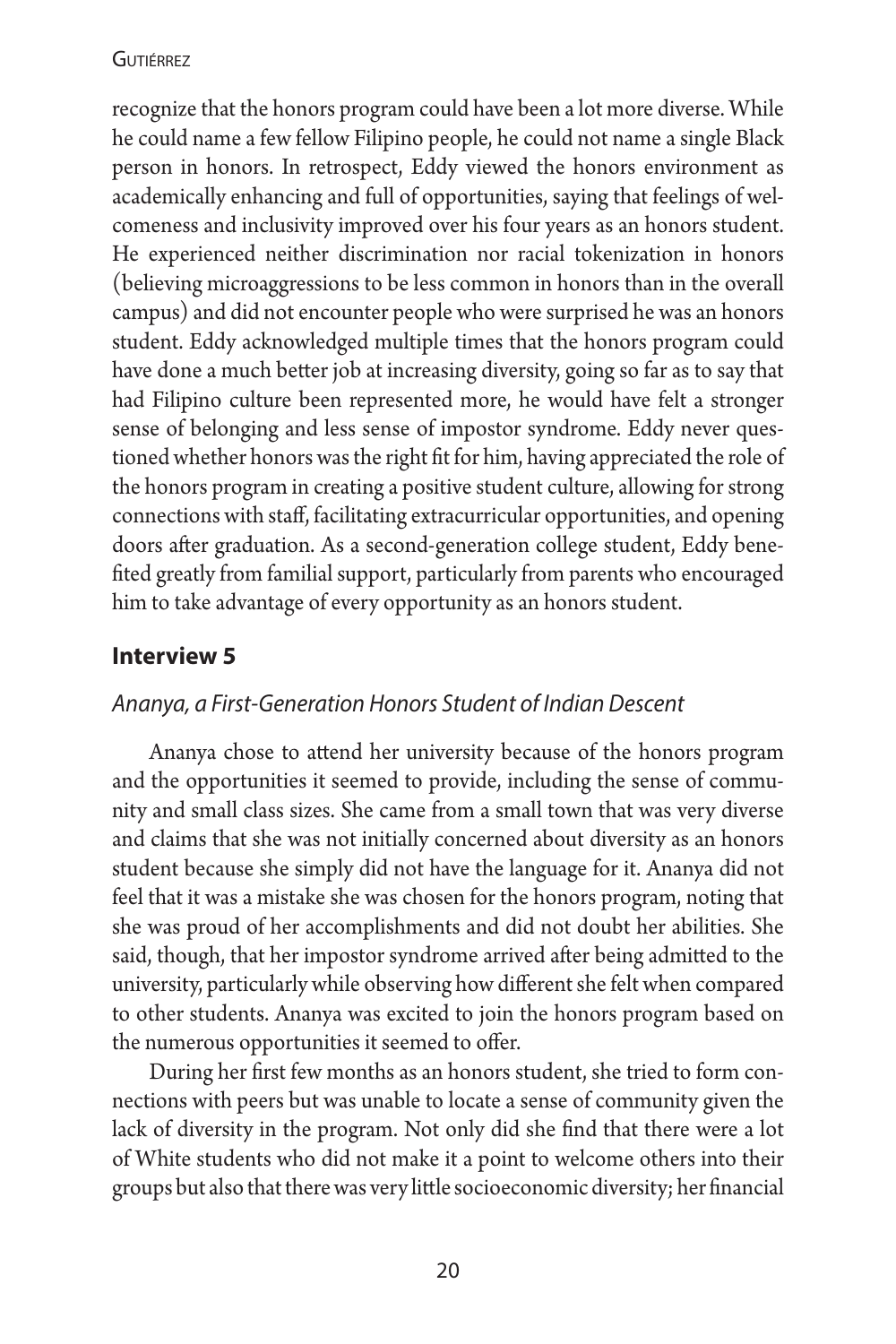worries did not even cross their minds. After finding herself not meshing well with the honors community, Ananya began to blame herself for not fitting in and questioned whether she had made a mistake by entering the honors program. She felt that although the honors program tried to acclimate its students, resources tailored to the needs of low-income students of color were nonexistent. Ananya advocated for more diversity in honors as well as in the institution, noting that she has never had a Black professor and is troubled by White professors teaching ethnic studies courses. While ultimately succeeding in finding a community outside of honors, she felt that she might have found her community sooner had she not lived in the honors dorm in her first year. Ananya shared that while the honors program has been an important resource, she wishes that more People of Color had the opportunity to take advantage of it, pointing to the lack of diversity in the program. She described the honors community as neither welcoming nor inclusive, instead associating it with prestige and primarily benefitting high-income White students. She was unable to identify a single Black or Indigenous person in her honors dorm and was taught by majority White professors in her honors courses.

Ananya did outline microaggressive experiences and believed that microaggressions were more common in honors when compared to the overall campus, sharing a specific instance where a White student discredited her stance on a sensitive racial topic as well as many uncomfortable instances where she was the only Brown person in her majority White honors classes, resulting in numerous uncomfortable conversations. It saddened her to report that she did not enjoy most of her honors courses, identifying the lack of diversity in the composition and curriculum of the classes as contributing factors. Ananya shared that she has experienced racial tokenization as an honors student, often feeling that she was expected to speak on behalf of all Brown people. She also felt that the honors administration takes credit when People of Color succeed without recognizing the struggles of being a Person of Color in a White-dominated learning environment. Ananya described both peers and professors as frequently surprised to hear that she is an honors student, which has been especially upsetting when coming from White students outside of her community. She believes her frustration stems from the fact that not many people who look like her are in the program to begin with, placing the blame on systemic inequalities as opposed to the students themselves.

When reflecting on her four years in honors, Ananya questioned her belonging in the program, confessing that she almost withdrew after her third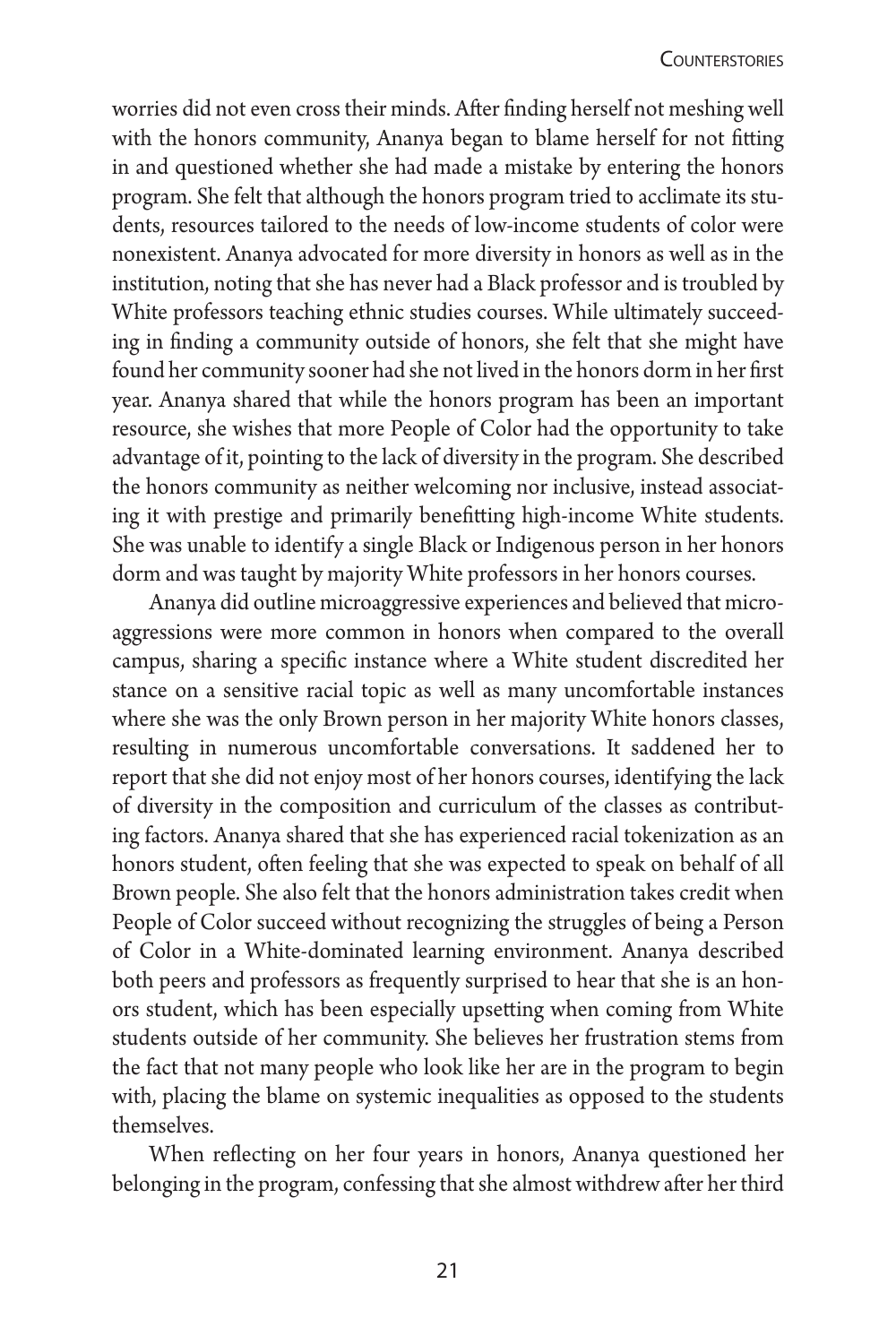year but was convinced to remain in the program by a supportive graduate student who encouraged her to not be "just another statistic." She took this advice to heart and chose to take advantage of every opportunity the honors program offered. Ananya stated that honors advising has been helpful and that while the honors program seems to be invested in making sure everyone succeeds, other systemic issues must be addressed. Overall, Ananya's frustration stems directly from a lack of diversity not just in honors but in higher education as a whole. There is a lot to be gained from being in an honors program, and Ananya wishes that the program were more open to involving students of color who, even without meeting the same criteria as White students of higher socioeconomic status, should receive some recognition for the fact that they had to work twice as hard to be considered.

# **discussion and conclusion**

In amplifying the voices of these five students, this paper aims to generate additional research for colleges and universities to draw on when taking the necessary steps to rectify the challenges faced by high-achieving honors students of color. Although the participants painted a brighter picture of honors than the literature review might have predicted, most agreed that more diversity and representation were needed in honors and that it was at times difficult to find a community of people within honors who understood and could relate to their racial/ethnic, cultural, and/or socioeconomic backgrounds. A few participants recalled almost dropping out of honors altogether, with many experiencing feelings of racial tokenization, alienation from peers, and impostor phenomenon. Some recounted traumatic microaggressive experiences directly correlated with being an honors student; however, only one student reported that racial microaggressions were heightened in honors relative to the overall campus.

Participants described individual, familial, and cultural factors as influencing their desire to succeed in honors. While adjusting to honors was challenging for some, many were able to form connections with peers in honors. Nevertheless, all students would have felt a greater sense of comfort and camaraderie in honors had they been surrounded by others who looked like them and in whom they could see themselves reflected.

One of the limitations of this study was the lack of diversity to begin with when searching for survey and interview participants in the honors program. Out of the thirty-nine students who completed the initial screening survey, only a small handful were students of color, and no Black or Native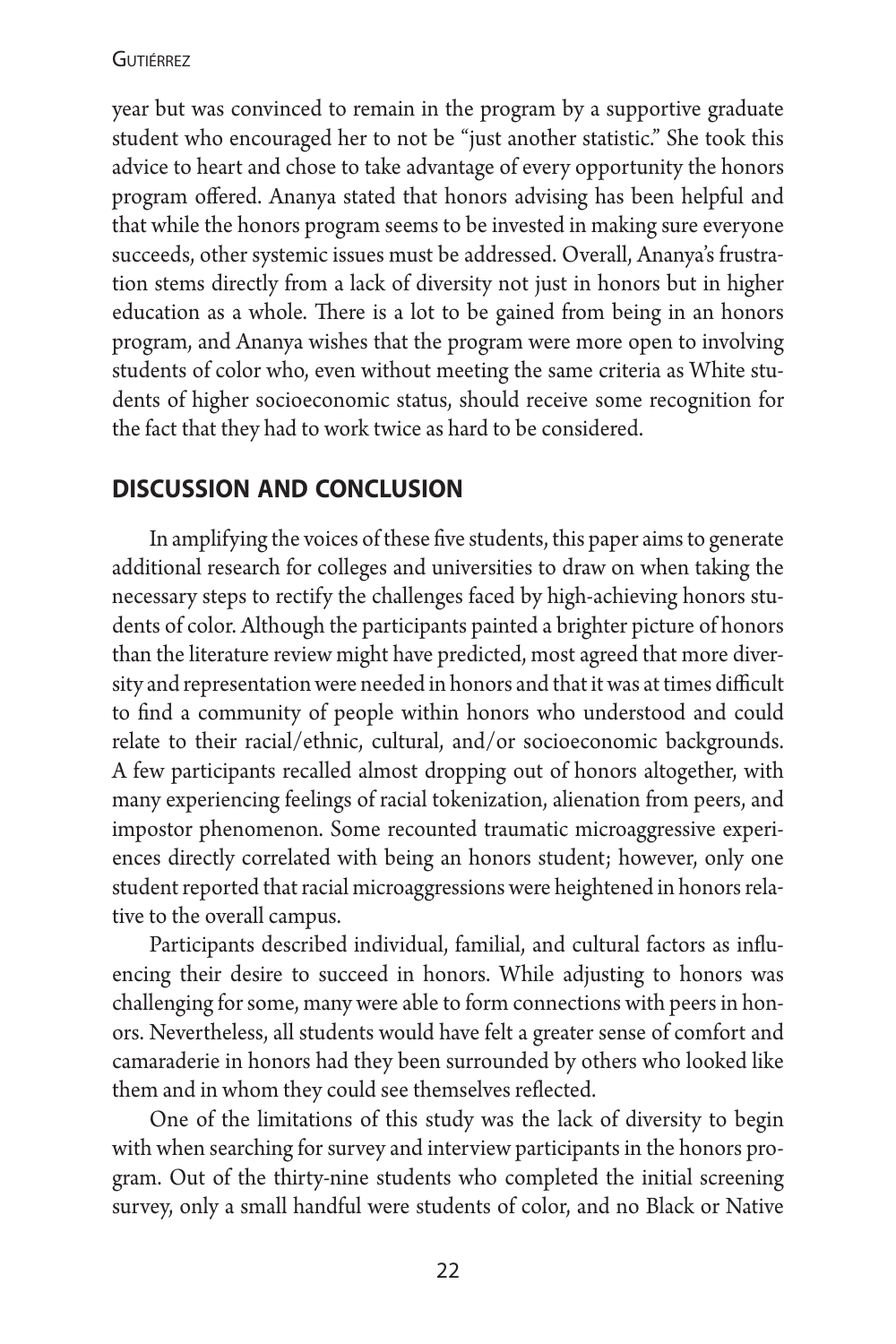American students were in the initial pool. This lack of representation is consistent with previous findings; a recent study found that only about 30% of honors students at American public research universities are students of color (Cognard-Black & Spisak, 2019). Another limitation was that not all interview participants had the same amount of information to share. Some chose to elaborate extensively on their experiences whereas others did not. Consequently, some narratives are more detailed than others.

One final limitation of the study is that all interviews had to be conducted remotely due to the COVID-19 pandemic, with some participants opting not to show their faces. While interviews of a sensitive nature are best conducted in person, most participants appeared comfortable elaborating on their survey responses and detailing their personal experiences in a virtual interview format. Future research building off this investigation of high-achieving honors students of color might consider conducting in-person interviews, waiting longer to recruit more participants of color, providing incentives to participants, and potentially incorporating focus groups for participants to bond and share common experiences as students of color in honors.

To better meet the needs of a growing population of high-achieving students of color, universities across the country need to consider the discriminatory and psychosocial experiences faced by these students when designing and implementing honors programs. All voices should have an equal opportunity to be heard, especially those of the underheard. Increased representation, social and academic support, and awareness of the unique needs of high-achieving students of color are fundamental to such students feeling a sense of belonging throughout, succeeding within, and remaining at their institutions of higher learning and honors programs.

Through the activist dimension of critical race theory, we as scholars can not only better understand our school's social situation but also transform it for the better (Delgado, 2001). Let us continue to create spaces where all voices are heard, where the status quo is deliberately challenged, and where education is a means for catalyzing positive change.

# **acknowledgments**

This work would not have been possible without the support of many individuals. I would like to thank Dr. Eddy Ruiz for initiating the research process, Bethany Ponte for her collaboration, Kate Stephensen for her guidance, and Dr. Dave Furlow for his leadership.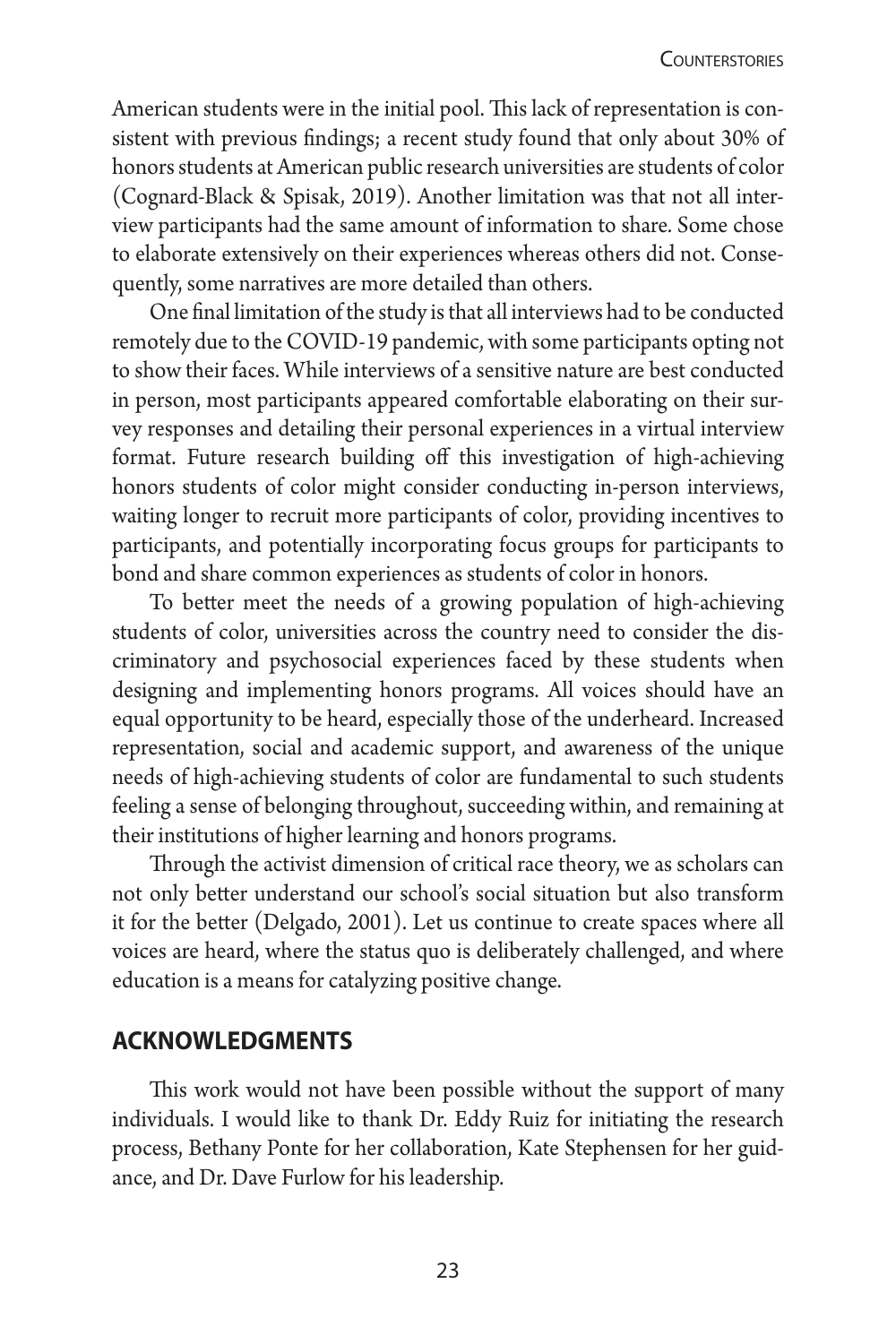# **references**

- Badenhausen, R. (2018). Making honors success scripts available to students from diverse backgrounds. *Journal of the National Collegiate Honors Council*, *19*(1), 9–14.
- Blume, A. W., Lovato, L. V., Thyken, B. N., & Denny, N. (2012). The relationship of microaggressions with alcohol use and anxiety among ethnic minority college students in a historically White institution.*Cultural Diversity & Ethnic Minority Psychology*, *18*(1), 45–54. [<https://doi.org/10.](https://doi.org/10.1037/a0025457) [1037/a0025457>](https://doi.org/10.1037/a0025457)
- Buchanan, N. T. (2011). Microaggressions in everyday life: Race, gender, and sexual orientation. *Psychology of Women Quarterly*, *35*(2), 336–37. [<https://doi.org/10.1177/0361684311401818>](https://doi.org/10.1177/0361684311401818)
- Cognard-Black, A. J., & Spisak, A. L. (2019). Creating a profile of an honors student: A comparison of honors and non-honors students at public research universities in the United States. *Journal of the National Collegiate Honors Council*, *20*(1), 123–57.
- Cuellar, M. G., & Johnson-Ahorlu, R. N. (2020). Racialized experiences off and on campus: Contextualizing Latina/o students' perceptions of climate at an emerging Hispanic-serving institution (HSI).*Urban Education*. <[https://doi.org/10.1177/0042085920927772>](https://doi.org/10.1177/0042085920927772)
- Delgado, R., Stefancic, J., & Harris, A. (2001). *Critical Race Theory: An Introduction*. New York University Press.
- Franco, M. A., & Kim, Y. K. (2018). Effects of campus climates for diversity on college GPA among Latinx students at selective universities: An examination by gender, first-generation college status, and immigrant status. In K. M. Soria (Ed.), *Evaluating Campus Climate at US Research Universities*. Palgrave Macmillan. <[https://doi.org/10.1007/978-3-319-94836-2\\_2>](https://doi.org/10.1007/978-3-319-94836-2_2)
- Franklin, J. (2019). Coping with racial battle fatigue: Differences and similarities for African American and Mexican American college students. *Race*, *Ethnicity and Education, 22(5), 589-609.* <[https://doi.org/10.1080/13](https://doi.org/10.1080/13613324.2019.1579178) [613324.2019.1579178>](https://doi.org/10.1080/13613324.2019.1579178)
- Harper, S. R., & Hurtado, S. (2007). Nine themes in campus racial climates and implications for institutional transformation. *New Directions for Student Services*, *2007*(120), 7–24. [<https://doi.org/10.1002/ss.254](https://doi.org/10.1002/ss.254)>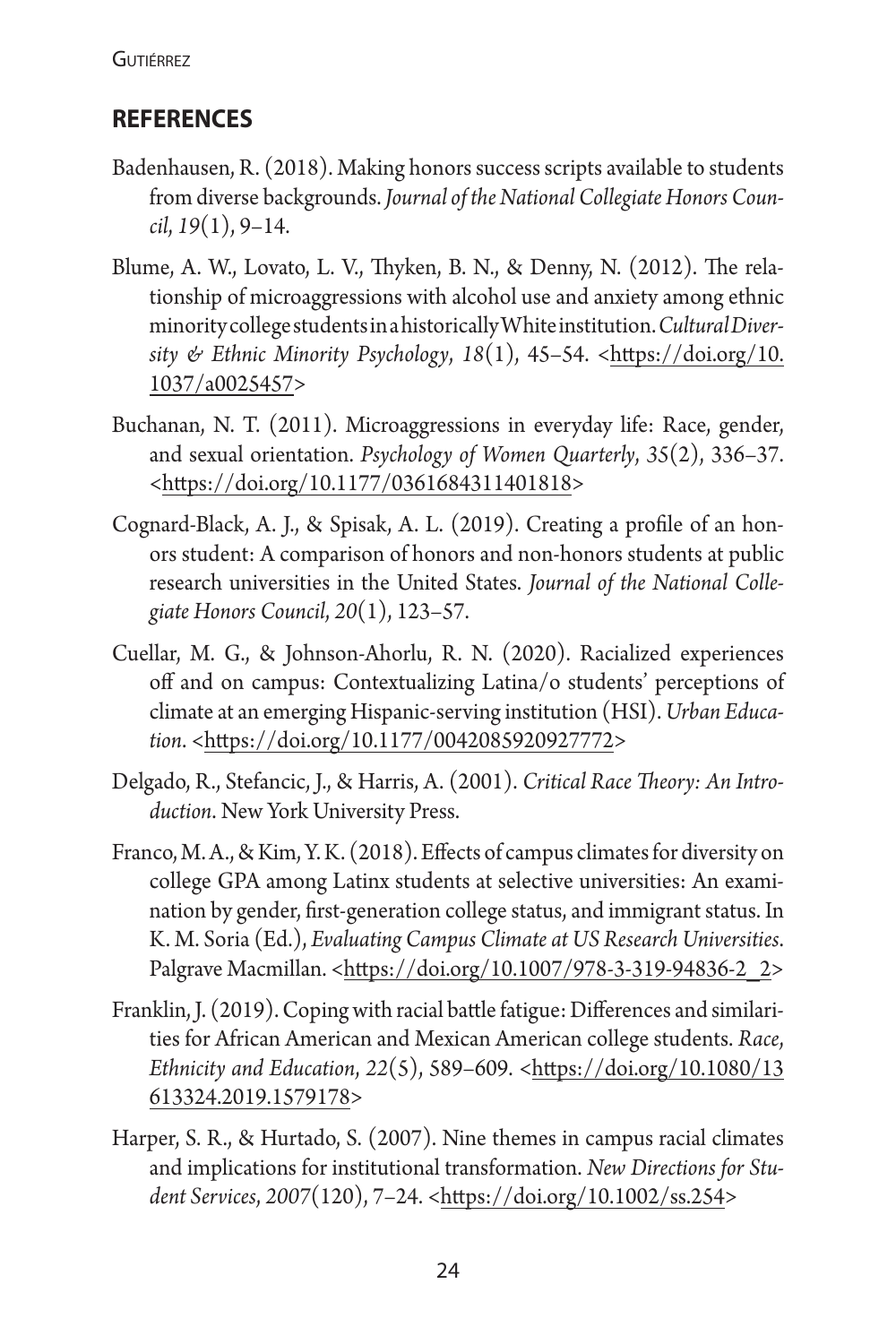- Hébert, T. P. (2018). An examination of high-achieving first-generation college students from low-income backgrounds. *Gifted Child Quarterly*, *62*(1), 96–110. <<https://doi.org/10.1177/0016986217738051>>
- Hurtado, S., & Carter, D. F. (1997). Effects of college transition and perceptions of the campus racial climate on Latino college students' sense of belonging.*Sociology of Education*, *70*(4), 324–45. [<https://doi.org/10.23](https://doi.org/10.2307/2673270) [07/2673270](https://doi.org/10.2307/2673270)>
- Hurtado, S., Milem, J. F., Clayton-Pedersen, A. R., & Allen, W. R. (1998). Enhancing campus climates for racial/ethnic diversity: Educational policy and practice. *Review of Higher Education*, 21(3), 279–302. <[https://](https://doi.org/10.1353/rhe.1998.0003) [doi.org/10.1353/rhe.1998.0003>](https://doi.org/10.1353/rhe.1998.0003)
- Hussain, M., & Jones, J. M. (2019). Discrimination, diversity, and sense of belonging: Experiences of students of color. *Journal of Diversity in Higher Education*, *14*(1), 63–71. <[https://doi.org/10.1037/dhe0000117>](https://psycnet.apa.org/doi/10.1037/dhe0000117)
- Johnson, D. R., Alvarez, P., Longerbeam, S., Soldner, M., Inkelas, K. K., Leonard, J. B., & Rowan-Kenyon, H. (2007). Examining sense of belonging among first-year undergraduates from different racial/ethnic groups. *Journal of College Student Development*, *48*(5), 525–42. [<https://doi.org/](https://doi.org/10.1353/csd.2007.0054) [10.1353/csd.2007.0054](https://doi.org/10.1353/csd.2007.0054)>
- Just, H. D. (1999).*Minority retention in predominantly white universities and col*leges: The importance of creating a good 'fit' (ED439641). ERIC. <[https://](https://files.eric.ed.gov/fulltext/ED439641.pdf) [files.eric.ed.gov/fulltext/ED439641.pdf>](https://files.eric.ed.gov/fulltext/ED439641.pdf)
- Ledesma, M. C., & Calderón, D. (2015). Critical race theory in education: A review of past literature and a look to the future. *Qualitative Inquiry*, *21*(3), 206–22. <<https://doi.org/10.1177/1077800414557825>>
- Maina, F., Burrell, M., & Hampton, B. (2011). *Coping strategies for students of color in a predominantly White college: Voices from the alumni* (ED518766). ERIC. [<https://files.eric.ed.gov/fulltext/ED518766.pdf](https://files.eric.ed.gov/fulltext/ED518766.pdf)>
- Martinez-Acosta, V. G., & Favero, C. B. (2018). A discussion of diversity and inclusivity at the institutional level: The need for a strategic plan. *Journal of Undergraduate Neuroscience Education*, *16*(3), A252–A260.
- Means, D., & Pyne, K. (2017). Finding my way: Perceptions of institutional support and belonging in low-income, first-generation, first-year college students. *Journal of College Student Development*, *58*(6), 907–24. [<https://doi.org/10.1353/csd.2017.0071](https://doi.org/10.1353/csd.2017.0071)>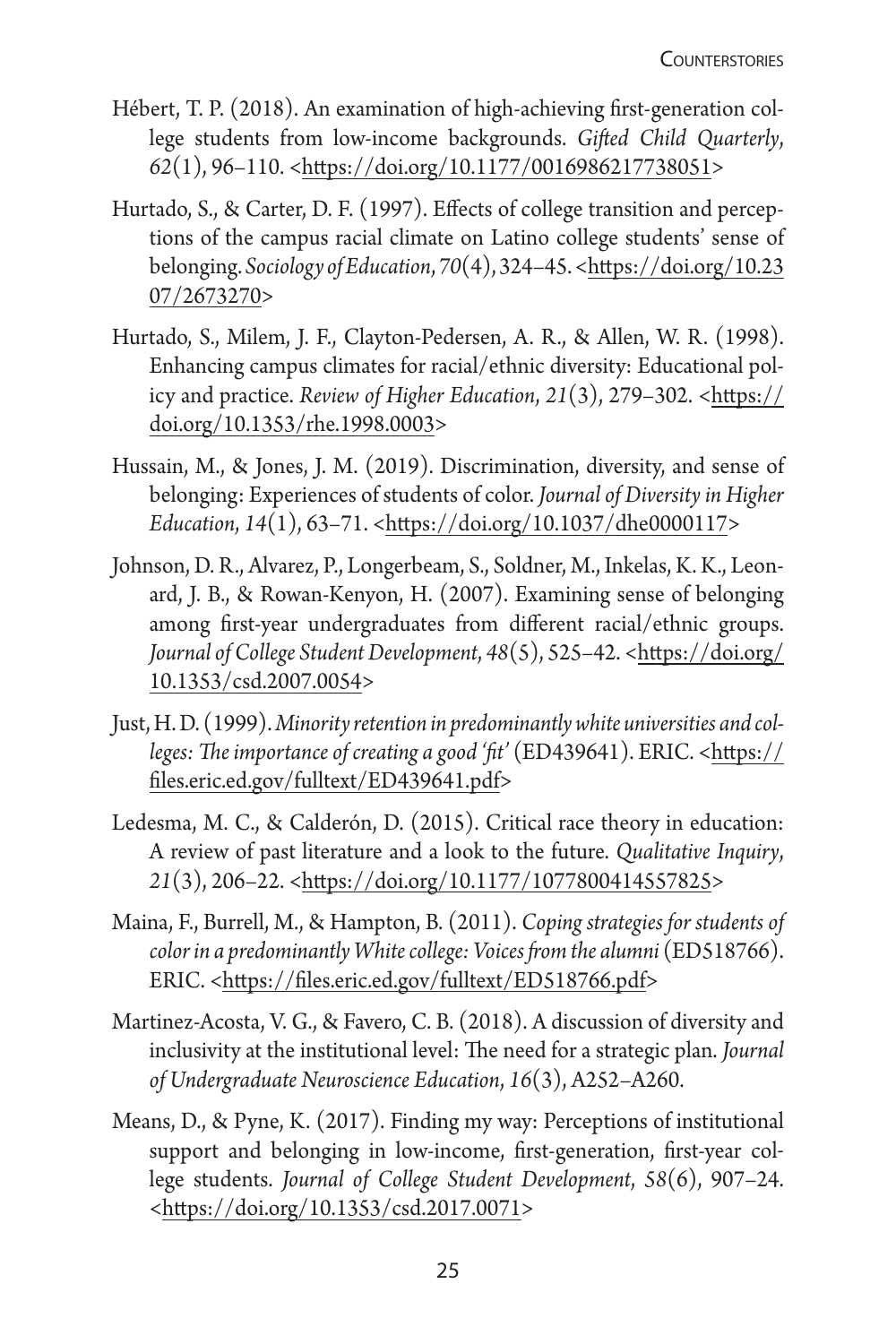- Museus, S., Sarinana, S., & Ryan, T. (2015). A qualitative examination of multiracial students' coping responses to experiences with prejudice and discrimination in college. *Journal of College Student Development*, *56*(4), 331–48. <[https://doi.org/10.1353/csd.2015.0041>](https://doi.org/10.1353/csd.2015.0041)
- Parsons, Anna (2017). The effect of microaggressions, predominantly White institutions, and support service on the academic success of minority students. Perspectives, 9(1), Article 9. <[https://scholars.unh.edu/perspec](https://scholars.unh.edu/perspectives/vol9/iss1/9) [tives/vol9/iss1/9>](https://scholars.unh.edu/perspectives/vol9/iss1/9)
- Pérez Huber, L., & Solórzano, D. G. (2015). Racial microaggressions as a tool for critical race research. *Race Ethnicity and Education*, *18*(3), 297–320. [<https://doi.org/10.1080/13613324.2014.994173](https://doi.org/10.1080/13613324.2014.994173)>
- Pritchett, D. (2018). An examination of the experiences of students of color in the honors college, BGSU. *Honors Projects.* 330. [<https://scholar](https://scholarworks.bgsu.edu/honorsprojects/330/)[works.bgsu.edu/honorsprojects/330>](https://scholarworks.bgsu.edu/honorsprojects/330/)
- Shiroma, K. Y. (2014). *Factors that motivate high-achieving underserved students of color to succeed in college* (Doctoral dissertation, University of Hawaii at Manoa). [<https://scholarspace.manoa.hawaii.edu/bitstream/10125/](https://scholarspace.manoa.hawaii.edu/bitstream/10125/100483/1/Shiroma_Kiana_r.pdf) [100483/1/Shiroma\\_Kiana\\_r.pdf>](https://scholarspace.manoa.hawaii.edu/bitstream/10125/100483/1/Shiroma_Kiana_r.pdf)
- Solórzano, D., Ceja, M., & Yosso, T. (2000). Critical race theory, racial microaggressions, and campus racial climate: The experiences of African American college students. *Journal of Negro Education*, 69(1/2), 60–73. [<https://](https://www.middlesex.mass.edu/RLOs/748/Critical-Race-Theory.pdf) [www.middlesex.mass.edu/RLOs/748/Critical-Race-Theory.pdf>](https://www.middlesex.mass.edu/RLOs/748/Critical-Race-Theory.pdf)
- Solórzano, D. G. (1998). Critical race theory, race and gender microaggressions, and the experiences of Chicana and Chicano scholars. *Qualitative Studies in Education*, *11*(1): 121–36. [<https://doi.org/10.1080/0951839](https://doi.org/10.1080/095183998236926) [98236926](https://doi.org/10.1080/095183998236926)>
- Solórzano, D. G., & Yosso, T. J. (2002). Critical race methodology: Counterstorytelling as an analytical framework for education research.*Qualitative Inquiry*, *8*(1), 23–44. <[https://doi.org/10.1177/107780040200800103>](https://doi.org/10.1177/107780040200800103)
- Swail, W. S., Redd, K. E., & Perna, L. W. (2003). Retaining minority students in higher education: A framework for success. *ASHE-ERIC Higher Education Report*, *30*(2), 1–187.
- Torres-Harding, S. R., Andrade, Jr., A. L., & Romero Diaz, C. E. (2012). The Racial Microaggressions Scale (RMAS): A new scale to measure experiences of racial microaggressions in people of color. *Cultural Diversity and*